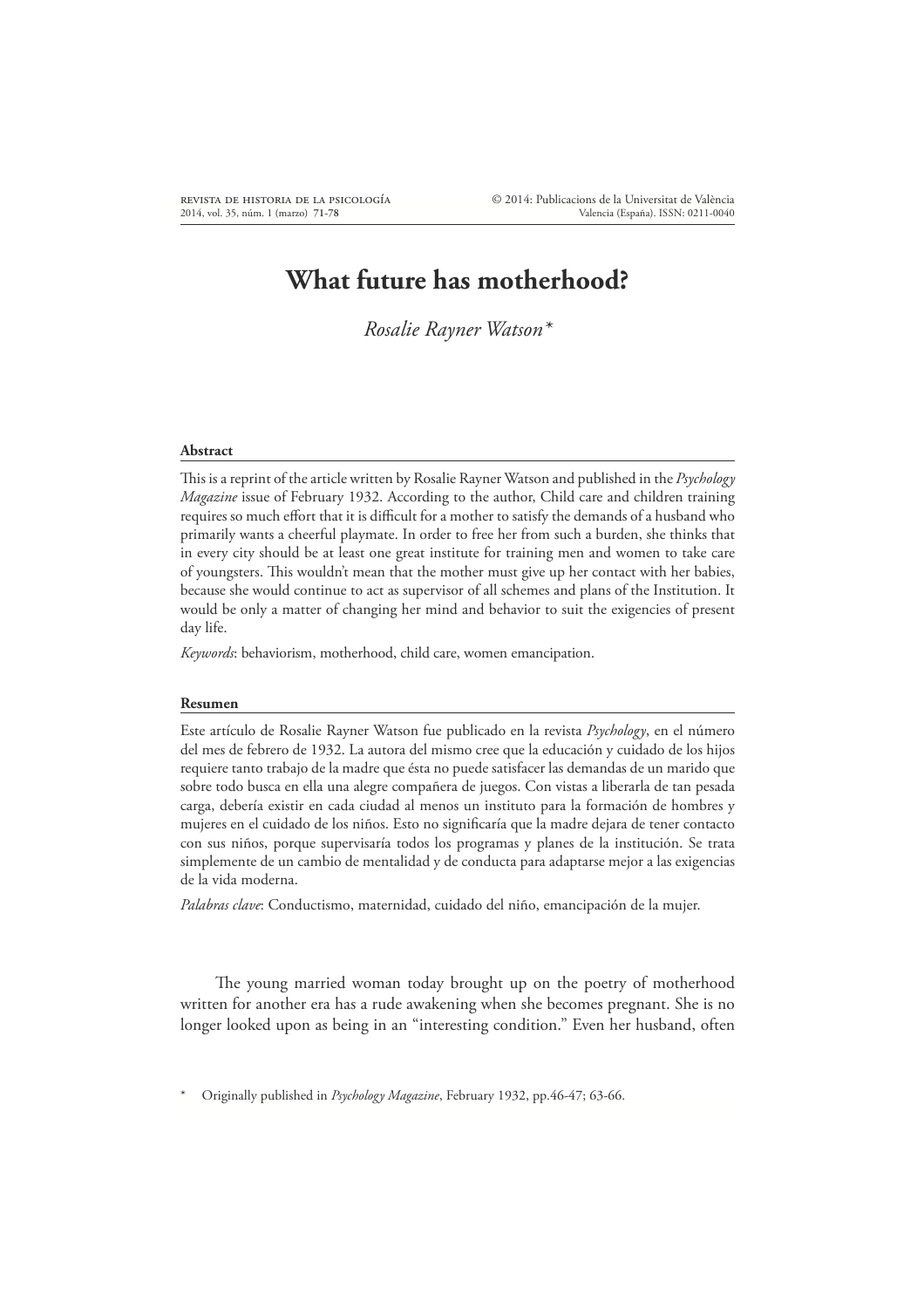tho he tells her he loves her, shies away from taking her out in the daytime. To be quite frank, he takes her, at least during the last four mouths of her pregnancy, out for a walk in the evening when the airedale has to be exercised on a not too-well lighted street.

One has to be very careful about inviting her to dinner parties. She herself feels awkward and embarrassed about the situation. She is literally set aside for the last five months – not on a pedestal but on a shelf. In Spain her male friends may gallantly kiss her hand and say, "Would that I had had the honor." Picture that in New York or in another American city!

Of course, there are those women who overcompensate by being "inordinately proud." I personally don't know any woman today who accepts pregnancy as a "natural" phenomenon and feels just at ease about it. America has developed the slim figured female to such an extent that she has become a fetish and therefore mothers must be excused for inferiority over lost shapes.

Possibly a keener emotional disappointment even than the loss of her shape comes when her baby arrives at a well-regulated hospital. Many, many thousands of children are born in hospitals today – not the majority, but the number is constantly increasing. The mother of the unborn child dreams of *taking care* of her child; of handling it, feeding it, dressing and doing all the other things the baby's needs demand. In other words, she expects the baby to provide a real vocational outlet for her.

What does she find? Thanks to the excellent work of the children specialists, both medical and psychological, she is rarely allowed to touch the child. Every two or three hours she is allowed to administer the one remaining biological function left to her – nurse it, if she is able; if not – and many thousands of modern mothers are unable – the baby goes on the bottle and the mother becomes as completely useless as the drone bee in a hive.

The trained nurse who comes to the mother's home for a few days instructs the permanent infant's nurse in preparing the milk formula – sterilizing bottles, nipples and the myriad of other hygienic measures necessary to the child's regime. All this science frees the mother and gives her more time to think of herself. Many mothers I know are so little used to handling their babies that the nurse's "day off" is a panic to them. They are awkward about bathing their baby; the baby becomes irritable and by the end of the day when Daddy comes home, Mama is what she calls "a complete wreck." But the fact remains that even with a good ordinary baby's nurse, the mother has relatively little to do or even to interest her during the first fourteen months. As long as the baby can't walk, it can't very well get "into mischief" and it does not cry; fewer and fewer well babies cry.

But as soon as the baby gets on its feet and still more so when the second and third begin roaming the house, the mother's troubles begin. She has to handle young adults – regular power dynamos. The nurse is quickly outgrown. "Mother" has come

Revista de Historia de la Psicología, 2014, vol. 35, núm. 1 (marzo)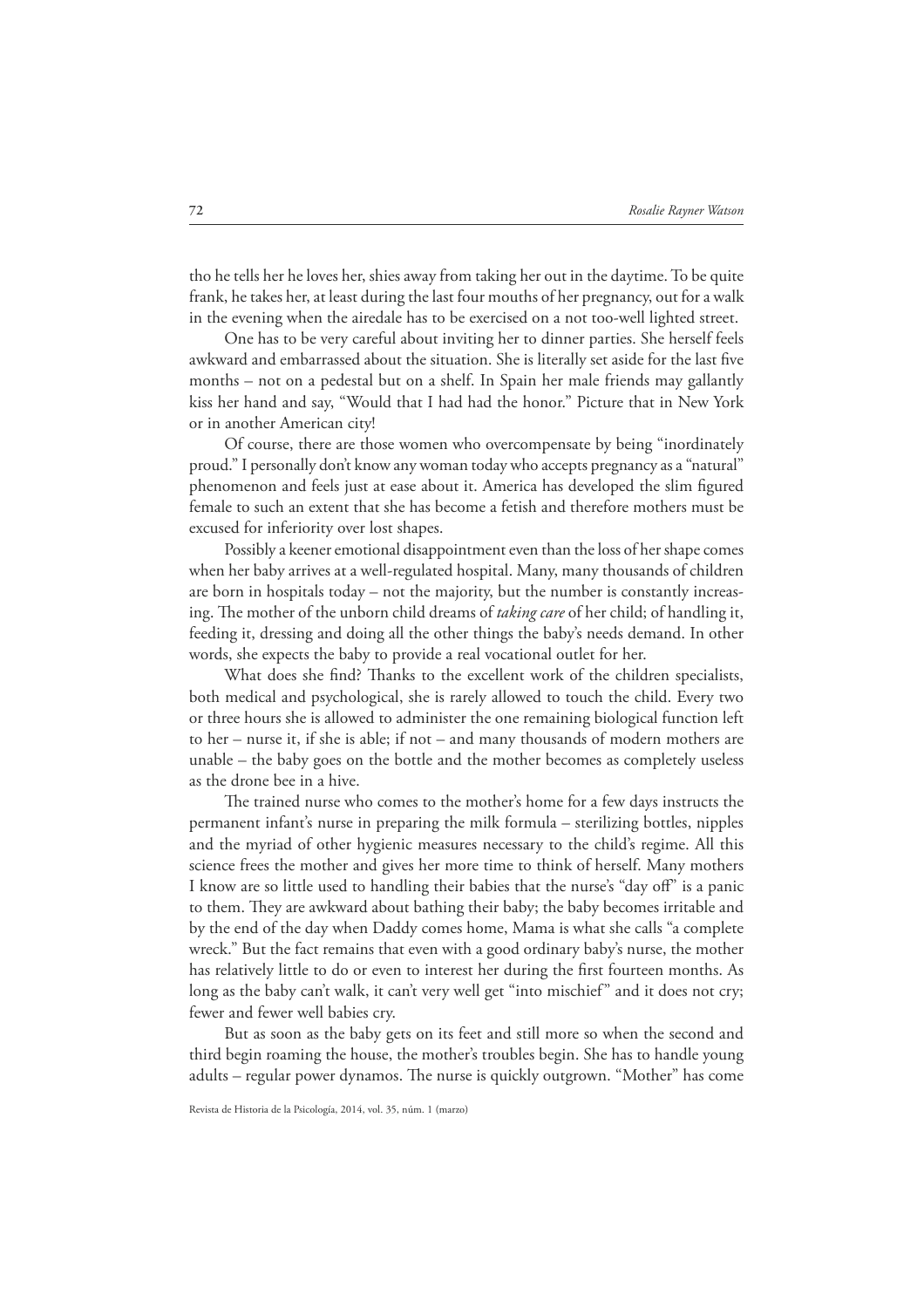in for superintending eating, dressing, bathing, and a thousand other activities. She herself knows all too little about her job. Nor can she go anywhere to learn it. Motherhood, child care, children training as taught by academicians are like all other vocations learned in school. When you get to practicalities, you first have to forget what you learned in school before you can get on with the job. She gets tied into a knot. She loses her freedom and becomes slave to her children.

There was a time when this slavery of motherhood filled and fulfilled a woman's ambitions and wishes as well as those of her husband in respect to his wife. When a man said he had a club meeting at night or a late business conference, his wife took it for granted, sat home and knitted booties for the baby or embroidered scalloped collars for her little girl's party dress. When the husband arrived home this little domestic scene delighted him no end. But each era has a shifting point of view and when husbands come home now they tolerate a half-hour with the family – then they want a woman to be ready to play. If the wife won't function he soon finds someone who will.

The good psychiatrists and modern novelists are right when they tell her what her husband wants in a wife is a cheerful helpmate, playmate and mistress (no small order)!

We live in an exciting world and women have caught the fever. They don't want to miss anything. The growth of the "movies", the theatres, art exhibits, lectures, dinners, commuting to and from the suburbs to parties, night-clubs and the exciting speakeasies – all these things that take her out of the home are on the side against motherhood.

She has another difficult problem to face which has been rapidly developing in the business world. With the expansion of American industries the conquest of America no longer satisfies the heads of growing business concerns. America is carrying her genius overseas from Australia to Russia and all though Europe. This means that men in business have to travel. Shall the wife go on breeding in her little nest and let her husband go alone to foreign countries, sometimes for a month, sometimes for a year? If she goes with him can they afford to take the children? Usually they can't. What does the wife do if she finds herself inconveniently pregnant? Why she has an abortion. There is an abortionist handy on every street. They have cropped up in our cities like the speakeasies, in response to public demand.

It takes and historian, psychiatrist and philosopher to tell how women got into the present situation, but few deny that it is real. I can't tell where the circle started – whether men desired their wives to be more interesting than domesticity allowed, or whether women started it all back in the "equal rights" stage of affairs because they desired more freedom. And did they desire more freedom because the home did not satisfy their own daydreams? And why did their daydreams wander to a world outside the home instead of toward some solution of the home problem? These are difficult questions to answer but women *are* dissatisfied with just being mothers and making a home for their children. They are restless. Many women are in business today not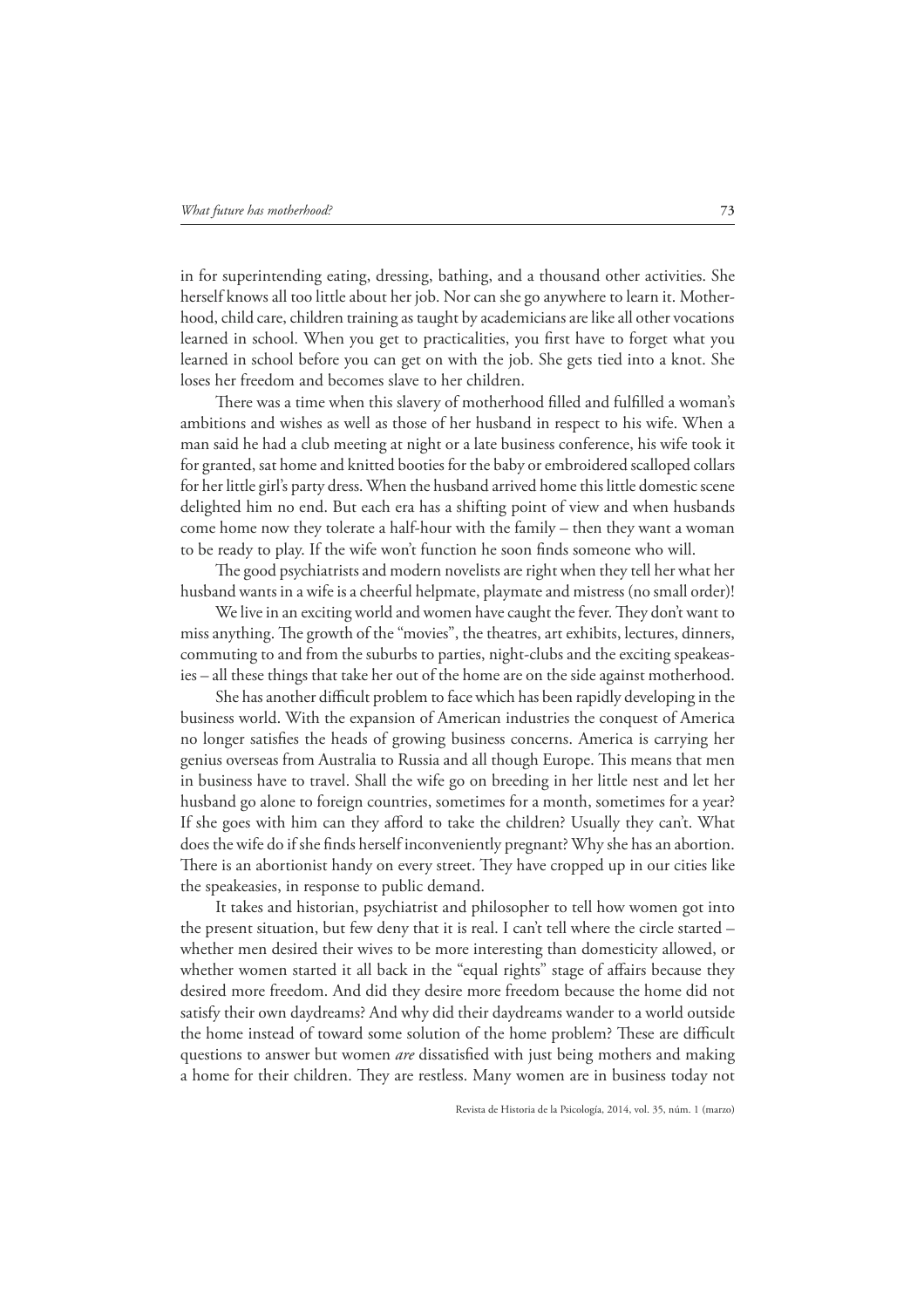because they need to be but just to "do something." "Doing something interesting" puts them in the spot-light – no matter how small the spot-light is. Have you ever noticed when people are talking about some woman the rest of the group does not know that someone invariably asks, "What does she do?" Not long ago I was talking to a young man at a party attended by many authors, theatrical people and artists. I flattered myself that I was being very amusing but he was not so impressed. Suddenly looking over my head at some distinguished guest he said, "And what do you do, dear lady?" With my best control, I said, "Nothing but entertain dull young men like you," whereupon we parted company.

I think the trouble is that we are taking motherhood too seriously. We haven't yet quite had the courage to debunk it. The real truth of the matter is that we mothers are not specialists. We are trying to do a job that is too difficult. Consequently we make lots of accessory and compensatory movements with all the attendant emotional distress. Children need specialists from the start. If the specialists do not exist, we shall have to develop them.

It is more than obvious that in the past ten years much has been done in the direction of developing specialists who can take the child away of the mother. The progressive schools want to get children as young as possible. I think that the youngest are taken at eighteen months. They keep the children all day; have beds so that they can nap after lunch and they are returned home in the evening.

Boarding schools are over-crowded with older children. Camps are popping up all over the country like toadstools. For those city mothers whose children are home in the afternoons and who have no nurse-maid, just read the lists of classified advertisements for visiting governesses and reliable women wanted at fifty cents an hour to stay with the children nights so that the mother can get out. Institutions and home bureaus in New York have grown up and you can call them day or night and get an infant's nurse for an hour, a week, a month of for any emergency. Then we have afternoon groups, boys' clubs, girls' clubs, so that when the children want to visit the Statue of Liberty or Grant's Tomb they can be taken while the mother does her interior decorating or plays backgammon. I heartily approve of all this organization. But this industry is becoming so vast and so important that it needs further scrutiny. We need better-trained yet experienced and practical people in it. There should be a super-bureau of some kind that can "certify" all these people, as doctors and trained nurses are certified. People who care for children should at least be as carefully trained as a trained nurse.

What sublime egotism there still is on the part of parents who think they must spend their lives with their children; those who feel that if they send their darlings away from them and they fall ill nobody can take care of them like "mother," whereas a trained nurse is infinitely more capable. Why should we thwart and limit our children in their outside life because we fear for their welfare? Rather they should not grow up

Revista de Historia de la Psicología, 2014, vol. 35, núm. 1 (marzo)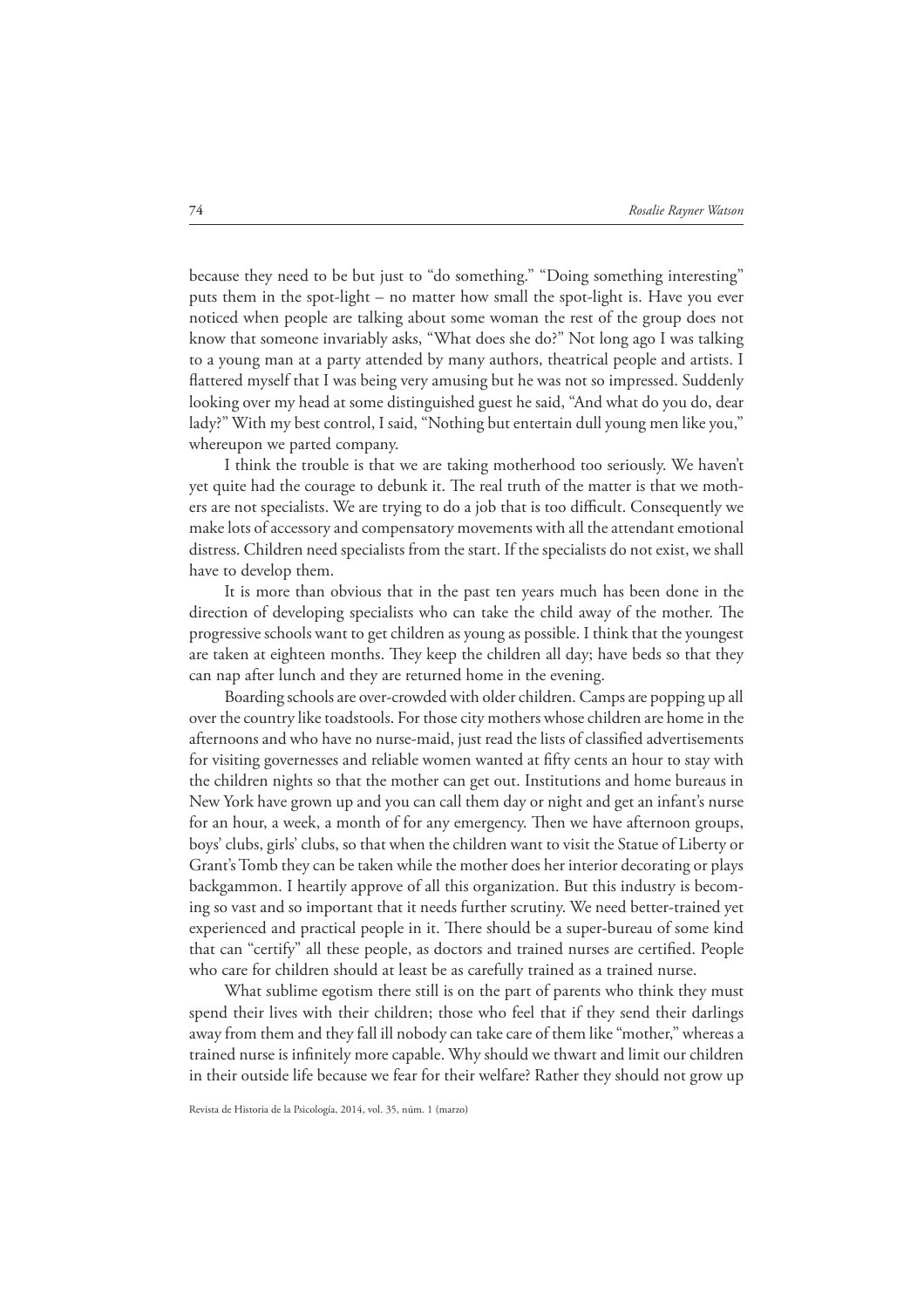at all than grow up to be neurotic, incestuous and difficult in their relationships with people outside the family group. Many persons have asked me how I can go abroad for months at a time and leave my children and then when I come home send them away to camp. My answer is this: "No matter how much in my egotism I think I can teach them and influence them, they would be missing what some other group of people could show them if I keep them always near me. When we do see each other after a shorter or longer intermission, we have a marvelous time. I have things to talk over with them; they in turn are bursting with news for me, problems to be solved, points of view to be debated and plans for the weeks to come.

The old notion of wrapping youngster in thin foil to prolong innocence and protect ideals as long as possible is to my mind as wicked a theory as could possibly be propagated. What should replace it is an abundance of information about everything in life; as much as they can swallow and often as it can be crammed down their throats. A discussion on this subject arose the other evening in a group where one of the men present held forth the "don't rob them of the sweet mysteries of life" theory and the only answer I had for that was, "How can we?"

It seems to me that the more we know about everything in life the more exciting the many yet undiscovered problems become. To think that a full knowledge of sex takes the edge off of it is absurd. It only makes the youngster that much more capable of accepting romance when it comes this way. One misfortune of life is that its span is too short to learn all the things and do all the things that the world offers us. Days are but twenty-four hours and months but thirty days.

The prolongation of adolescence has spoiled many opportunities for personal development. Why should it be impossible to retain ideals with knowledge and sophistication? One of the great tragedies that I see among many groups is that people become middle-aged before they even realize the adventure and lure in life. It has taken too long to find out and years of energy and poetry have slipped away in the tedium of discovering what they want and how they want to live. Why not push the wheels a little faster and give youth a chance? One way it can be done is to give a variety of experience to children, and how can they get it if they are tied to our apron strings? They need points of view – good and bad, so to speak. When a mother learns to listen to her youngster with tolerance towards his or her point of view and a desire on the own part to learn what the child has acquired in its absence from the maternal cotton wadding, then she has made a great step in solving life for both herself and her sons and daughters.

There are all kinds of ethical notions which have developed out of the ages of barbarism; "duties" and what we owe our children and what they in turn owe us when they become adults. It is easy to see that the great causes that have influenced mankind in this direction are fear and economics. Most of us fear the punishment of our social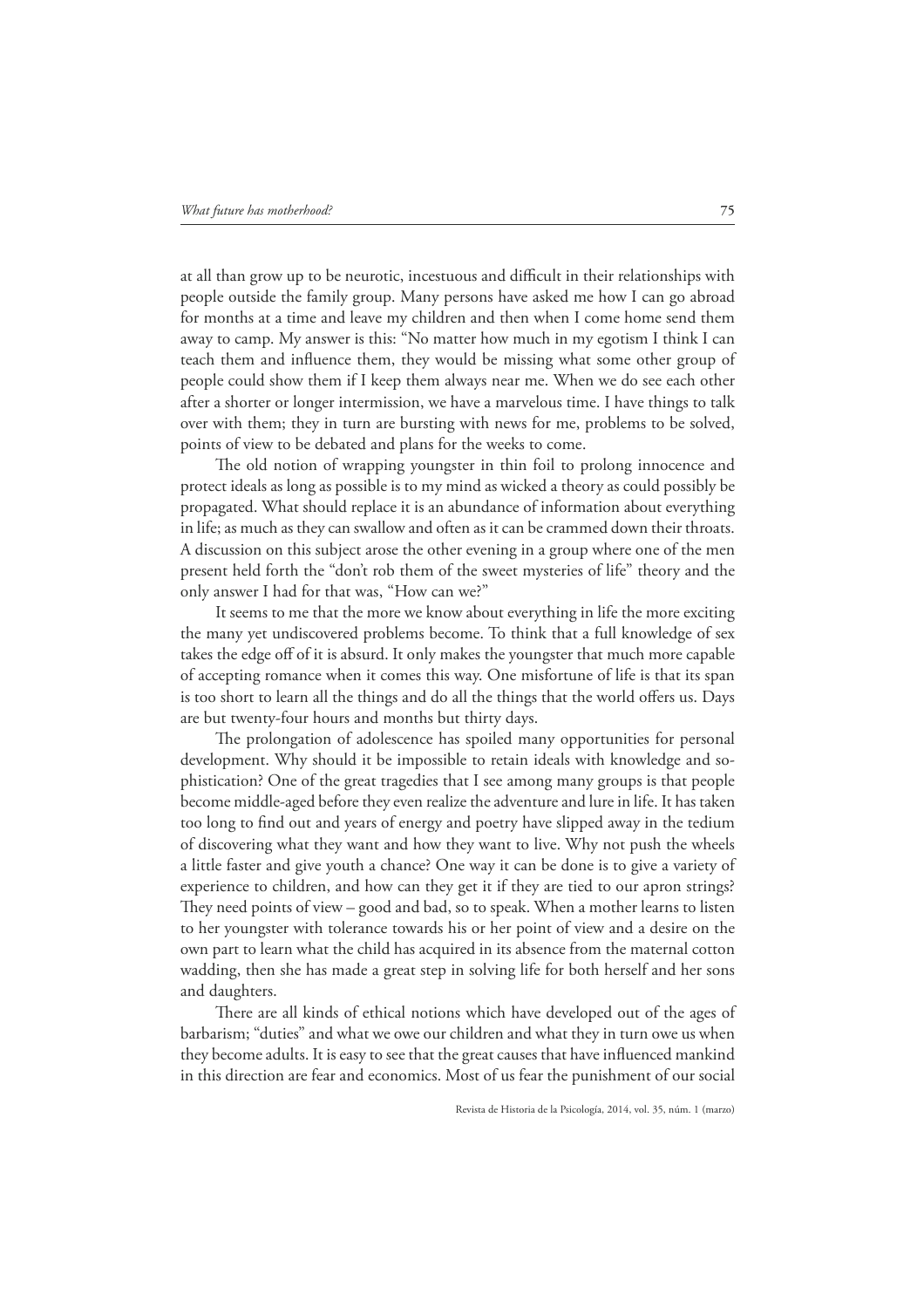group, if not the Almighty, if we do not "do right for our children." We slave for them so that in our turn, when old age overtakes us, we can demand them to turn around and become our parents; to support us if necessary, care for us and keep us happy. As far as I can see, our children owe us only the respect and friendship that we as individuals (not in *loco parentis*) are able to command. We owe them physical care as infants, and education and habits of work, but most o all, an organization on our own parts which will allow us to step out and let them run their own affairs when they grow up. It is for this reason that we must continue our interests outside the home but naturally not at the expense of having our children dirty, ill or neglected.

The great social experiment that is taking place in Russia should someday be able to teach us a lot if we can get correct information. So far two people who have returned from that country ever give the same description of what goes on.

So far no two people have returned from that country ever give the same description of what goes on. You hear on the one hand that the children are hungry and brow-beaten; that the expectant mothers who have been promised abortions if they did not want children have been denied their pleas and that the government is forcing them to go ahead and bear the children in order to increase the population. On the other hand there are those enthusiasts who claim that the children are happy, well-fed and getting educated; that the mothers are relieved to have their children taken care of and that they are content in the various tasks assigned them. It will take at least two generations, I suppose, to discover what kinds of men and women these young Russians turn out to be.

While we are waiting to find out from on great social experiment, why not do a little on our own part? Not in the desultory fashion in which it is now taking place but along organized lines. Every city *ought* to have at least one great institute for training men and women to take care of youngsters. Lots of mothers might themselves go in for this kind of work. Actually mothers should be the ones who are trained for this kind of specialty – not some old-maid school teacher who has never had a child.

Unfortunately most of our "specialists" today have learned to swim without going near the water. If mothers still wish to maintain a home and keep children in it, then they should be able to call on such an institute for help. This would not mean that the mother would have to give up her contact with her babies. She would continue to act as supervisor of all their schemes and plans. She should be the big executive and a member of the board of directors of her own small but important human "concern" and in the meanwhile her own urges, hobbies and talents could flourish and expand. If she had to be with her radio audience or address the garden club or take out a pilot's license while her child had the mumps, there would be accessible to her some properly trained person to see that the child got the necessary medicine and that the simple routine essential to a child's life was not broken. This same institute should be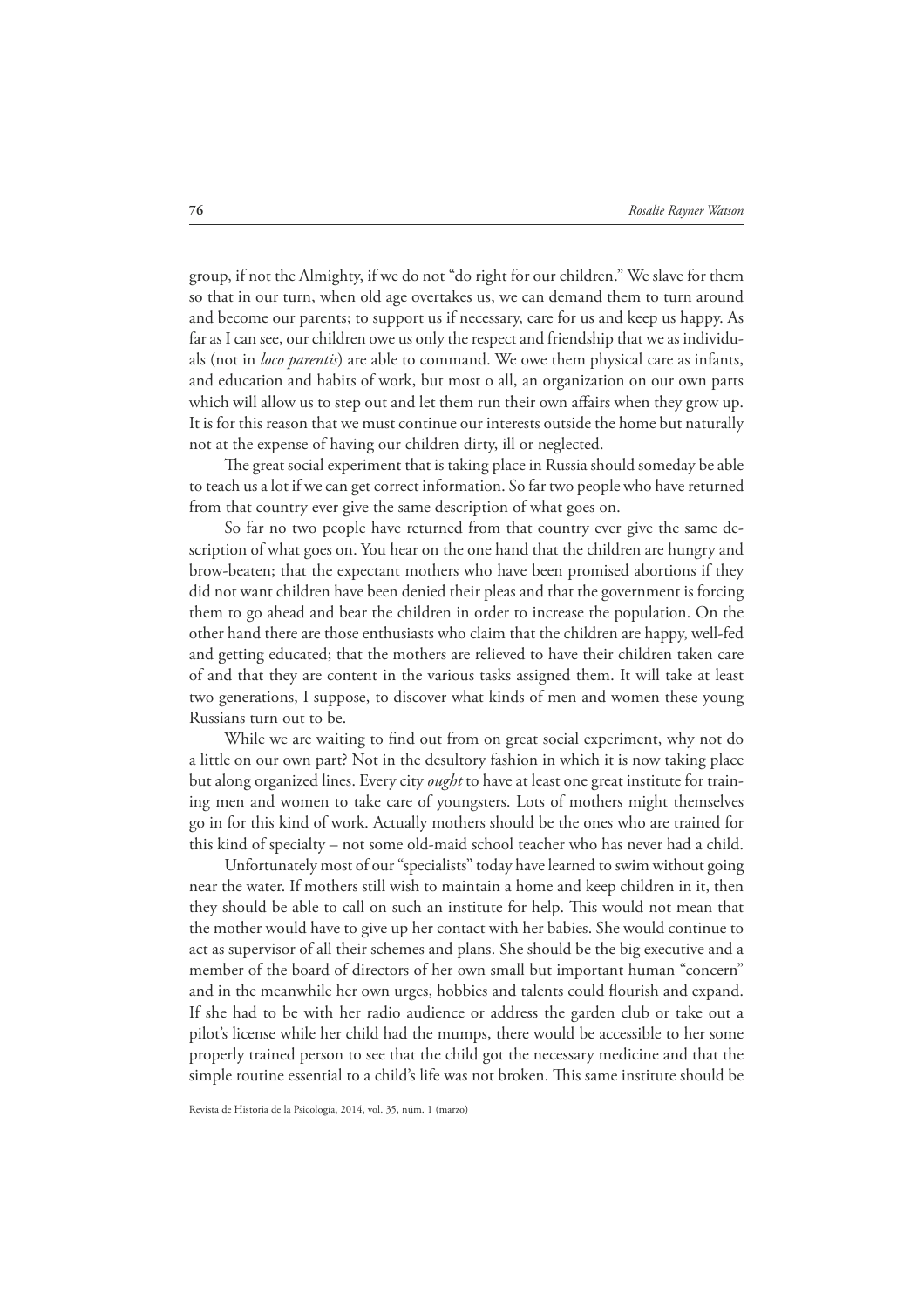equipped to take any child in – as does a hotel; a place where the mother, who does not for an hour, a day or a week, wants her child or cannot keep her child, can send him or her without interfering with school routine or organized habits. If the parents have to go away they would know that their children would be with competent people, have other playmates, be watched and understood.

Boarding schools don't do this. They are overlaid with impossible rules which happen to fit with the personal prejudices of the head master or the board of trustees regardless of their usefulness in the lives of the younger generation. They may get the children through their fractions and geography and French but they certainly are not equipped to understand "youth." This castle in the air of which I dream could be so amazing, so beautiful; could be a veritable retreat for the world's mishandled babes, a real power in the adjustment o midget lives.

As the situation is now, among families who can afford it, there is the ever-present "governess-mother": the ghost-like member of the tribe who gives the real mother time off. These women are for the most part even worse for the children that the mother herself (which is bad enough). There are many of them women who have never been "Mamas" and are bursting with sentiments. They get terrific attachments for their young charges, and the children, in turn form deep – too deep attachments for them; a "governess-complex" which is as destroying as any parent attachment could be.

As I am writing this, the radio is crooning to me and strange as the coincidence may seem, the song which is being sung is one of those sob ballads with choruses. *Was your mother ever wrong?* The false glorification of motherhood has been a long, sad story. Whereas motherhood is a tremendous adventure, there is certainly no good reason to believe that the fact per se of being a mother makes one good mother. The many systems and mores of the past, such as the killing of girl babies and the sacrifice of the fairest in the family to please the gods, are proofs enough that society is run by its own superstitions. The mothers who gave up their children did not spend their lives suffering in silence, for they were convinced that they were doing right. They probably got more secret satisfaction out of their behavior than our mothers do over sitting in a chair all night, holding the hand of a sick baby.

So it seems to me that the emotional satisfaction women get out of motherhood is not necessarily in the close physical contact she can have with their children, nor in the absorption of their child into herself. It is only a matter of shifting our values and our behavior to suit the exigencies of present day life and the new mother will not lose any of the qualities and kindness and patience and love thru her emancipation of old time motherhood.

My solution then of the problem of motherhood and at the same time of getting the most out of life and being a playmate for my husband is not to take motherhood too seriously. I scrutinize carefully and prayerfully the myriads of people I resign my